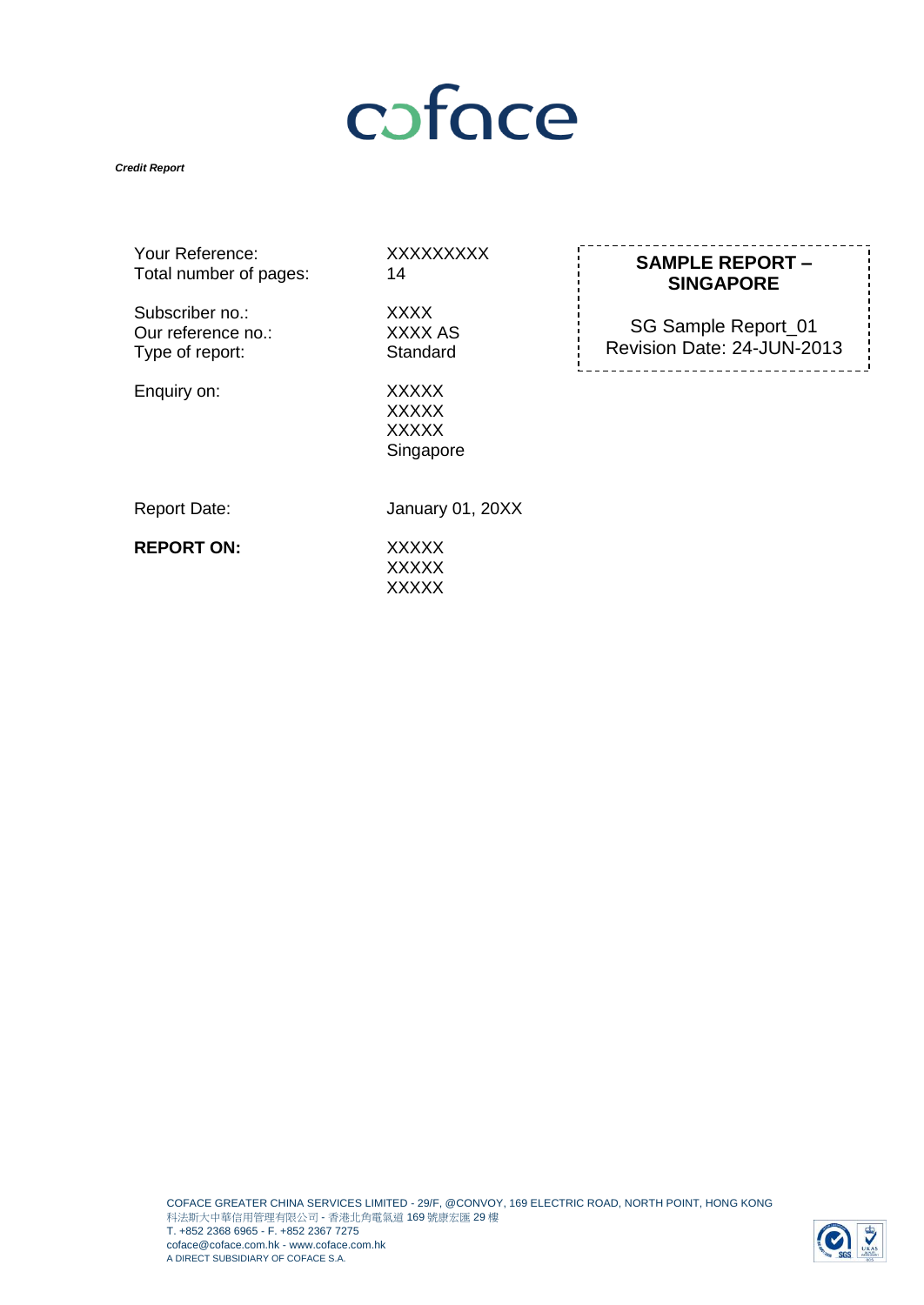**Rating score explanation:**

| <b>CREDIT SCORE:</b> |          |              |     |     |      |           |     |                |      |
|----------------------|----------|--------------|-----|-----|------|-----------|-----|----------------|------|
|                      |          |              |     |     |      |           |     |                |      |
| 1 I                  | $2 \mid$ | 31           | 4 I | 5 I | 6    | $\vert$ 7 | 8 I | 9 <sub>1</sub> | 10 I |
|                      |          | insufficient |     |     | fair | normal    |     | good/strong    |      |

**0** : Insufficient financial strength as a business entity Limited or irregular business activity to run basic operations properly. Absolute credit risk exists. No Credit is recommended

**1** : **2** : **3** : **4** :

Insufficient financial strength as an on going and stable concern. Subject is doing minimum business to keep the company running. Capacity of meeting commercial commitment is doubtful. Secure term is recommended.

- **5** : Enough financial strength to meet ends. Subject is doing regular business to maintain stable operations. Capacity of meeting commercial commitment is fair. Limited Credit is recommended.
- **6** : Adequate financial strength for operations and some new expansion. Subject is doing active business or starting to expand. Capacity of meeting commercial commitment is satisfactory. Short-term Credit is recommended.
- **7** : Good financial strength for operations and steady expansion. Subject is doing good business and expanding steadily. Capacity of meeting commercial commitment is good. Normal Credit is recommended.

| $\overline{\textbf{8}}$ : | Excellent financial strength for operations and rapid expansion. Subject is |
|---------------------------|-----------------------------------------------------------------------------|
| $9 \mid$                  | doing excellent and is expanding rapidly. Capacity of meeting commercial    |
| 10 <sub>1</sub>           | commitment is strong. Extended credit is recommended.                       |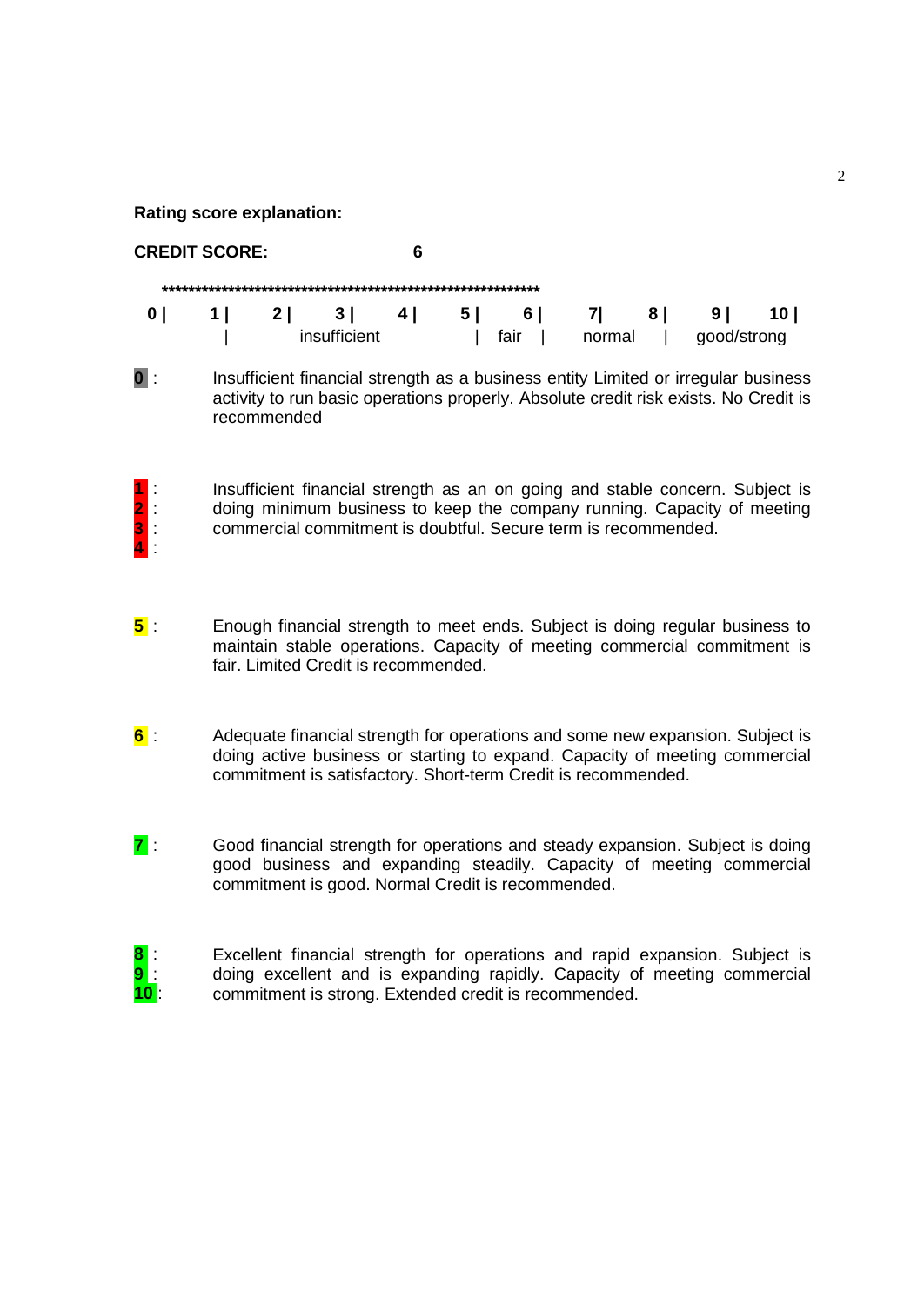| <b>IDENTIFICATION</b>      |              |  |  |
|----------------------------|--------------|--|--|
| Company name:              | <b>XXXXX</b> |  |  |
|                            | <b>XXXXX</b> |  |  |
|                            | <b>XXXXX</b> |  |  |
| Telephone:                 | <b>XXXXX</b> |  |  |
| Fax :                      | <b>XXXXX</b> |  |  |
| $E$ mail:                  | <b>XXXXX</b> |  |  |
| Website:                   | <b>XXXXX</b> |  |  |
|                            |              |  |  |
| <b>Registered Address:</b> | XXXXX        |  |  |

#### **LEGAL FORM**

Subject was established as Limited Private Company on XXXXX under the Registration No. XXXXX.

#### **NATURE OF BUSINESS**

1. Business and management consultancy services, marketing support, management & administration system, technical, scientific, operational advice

2. Other transportation support activities nec; Logistics, procurement & supply system

## **CAPITAL**

| <b>Issued Ordinary Capital*</b>  |   | \$6,000,000.00 SINGAPORE, DOLLARS, NO. OF SHARE :<br>6,000,000 |
|----------------------------------|---|----------------------------------------------------------------|
| <b>Issued Preference Capital</b> |   | <b>NA</b>                                                      |
| Paid-Up Ordinary Capital         | ÷ | \$6,000,000.00 SINGAPORE, DOLLARS                              |
| Paid-Up<br>Preference<br>Capital |   | <b>NA</b>                                                      |
|                                  |   | * Number of Shares includes number of Issued Treasury Shares   |
| <b>Issued Treasury Capital</b>   |   | <b>NA</b>                                                      |
| Paid-Up Treasury Capital         |   | <b>NA</b>                                                      |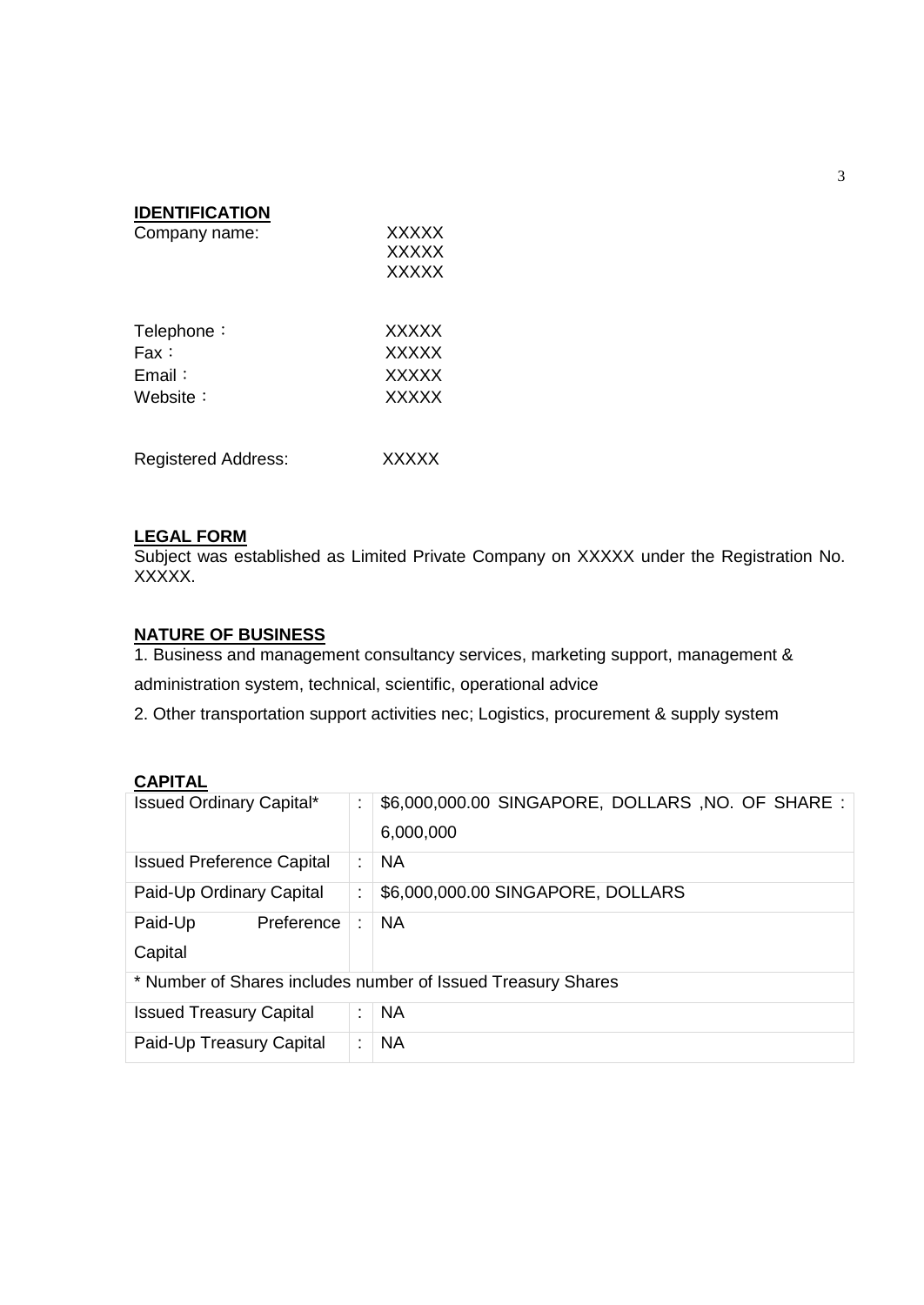## **SHAREHOLDER**

| <b>NAME</b>           | ٠ | XXXXX        |
|-----------------------|---|--------------|
| <b>SHAREHOLDER ID</b> |   | XXXXX        |
| <b>NATIONALITY</b>    |   | <b>NA</b>    |
| <b>ADDRESS</b>        |   | XXXXX        |
| NO. OF ORD SHARES     |   | XXXXX        |
| % OF SHAREHOLDING     |   | XXXXX        |
| <b>CURRENCY</b>       |   | <b>XXXXX</b> |

## **DIRECTORS**

| <b>NAME</b>                       | ٠ | <b>XXXXX</b> |
|-----------------------------------|---|--------------|
| <b>ADDRESS</b>                    |   | <b>XXXXX</b> |
| <b>POSITION</b>                   |   | <b>XXXXX</b> |
| OF.<br><b>DATE</b><br><b>APPT</b> |   | <b>XXXXX</b> |
| <b>NATIONALITY</b>                |   | <b>XXXXX</b> |
| I/C PASSPORT                      |   | <b>XXXXX</b> |

# **KEY PERSONNEL PROFILE**

| Name:                    | <b>XXXXX</b> |
|--------------------------|--------------|
| NRIC Number:             | <b>XXXXX</b> |
| Available Address: XXXXX |              |

# **Current Business Interest**

| No.      | <b>Name</b> | <b>Position</b> | Appt Date #of Share | $\%$ |
|----------|-------------|-----------------|---------------------|------|
| No Trace |             |                 |                     |      |

#### **Previous Business**

| No. Name | <b>Status</b> | Position | Appt Date Date | Last<br>Known<br>Inactive |
|----------|---------------|----------|----------------|---------------------------|
| No Trace |               |          |                |                           |

Bankruptcy Record: No trace

Litigation Search – Writ of Summons: No trace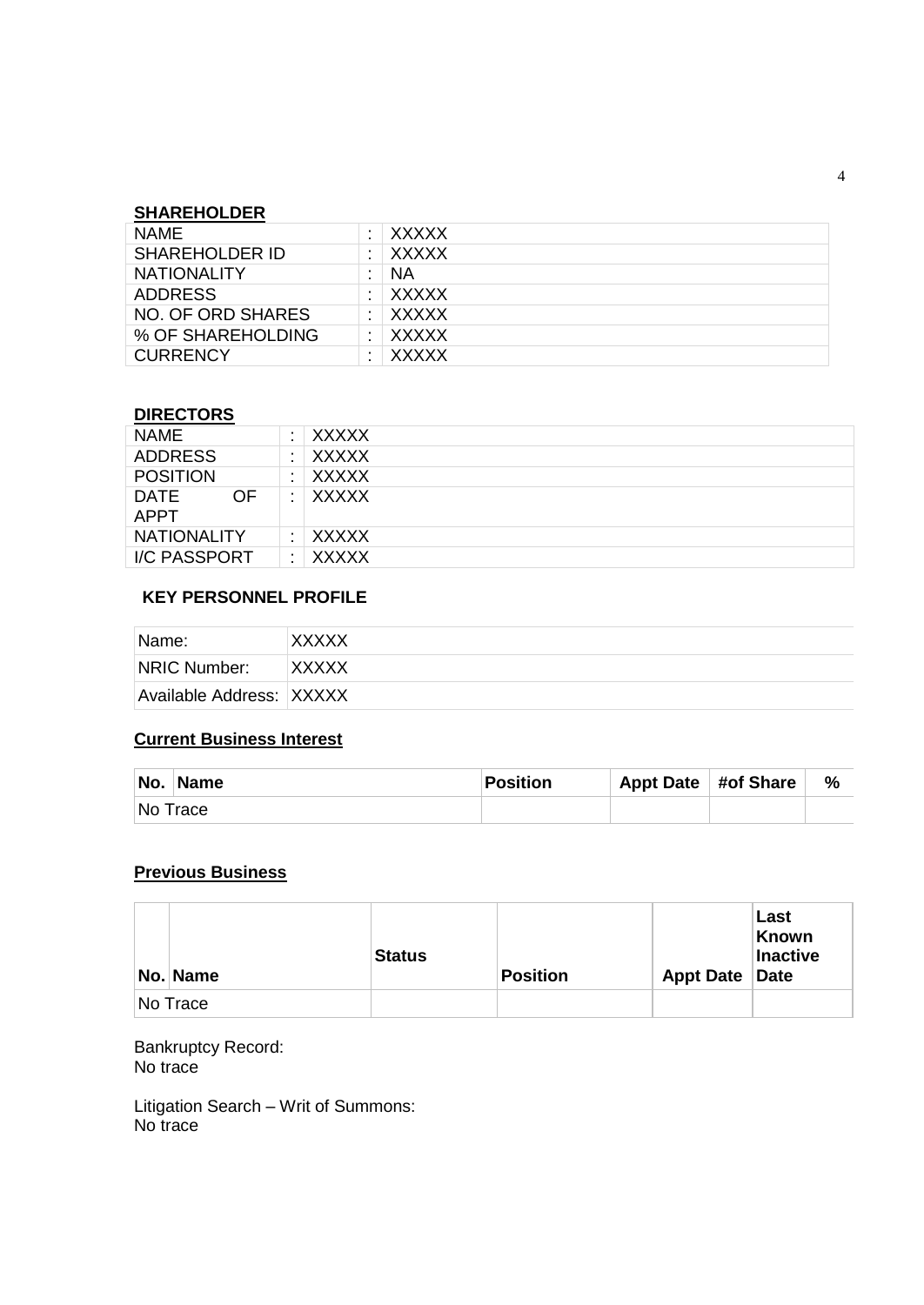#### **MANAGEMENT**

| <b>NAME</b>                       | <b>XXXXX</b> |
|-----------------------------------|--------------|
| <b>ADDRESS</b>                    | <b>XXXXX</b> |
| <b>POSITION</b>                   | <b>XXXXX</b> |
| <b>DATE</b><br>OF.<br><b>APPT</b> | <b>XXXXX</b> |
| <b>NATIONALITY</b>                | XXXXX        |
| I/C PASSPORT                      | <b>XXXXX</b> |
|                                   |              |

#### **HISTORY**

Subject was established as Limited Private Company on XXXXX under the Registration No. XXXXX.

#### Former Name

| Former Name            | XXXXX Eff. date: XXXXX Eff. date: XXXXX |
|------------------------|-----------------------------------------|
| Date of Change of Name | : XXXXX                                 |

Date of change of address **XXXXX** 

#### S1000 / SME 500 / FG50 Ranking

431 POSITION IN Singapore 1000 Companies Ranked by Net Profit (XXXXX) 390 POSITION IN Singapore 1000 Companies Ranked by Sales/Turnover (XXXXX) 435 POSITION IN Singapore 1000 Companies Ranked by Sales/Turnover (XXXXX) 579 POSITION IN Singapore 1000 Companies Ranked by Net Profit (XXXXX) 530 POSITION IN Singapore 1000 Companies Ranked by Sales/Turnover (XXXXX)

# **ACTIVITY**

1. BUSINESS AND MANAGEMENT CONSULTANCY SERVICES MKTING SUPPORT,MGT & ADMIN SVS, TECHNICAL,SCIENTIFIC,OPERATIONAL ADVICE 2. OTHER TRANSPORTATION SUPPORT ACTIVITIES NEC LOGISTICS,PROCUREMENT & SUPPLY SVS

#### *Premises*

Registered Address: XXXXX

#### *Staff*

Total number of staff is given to be XXXXX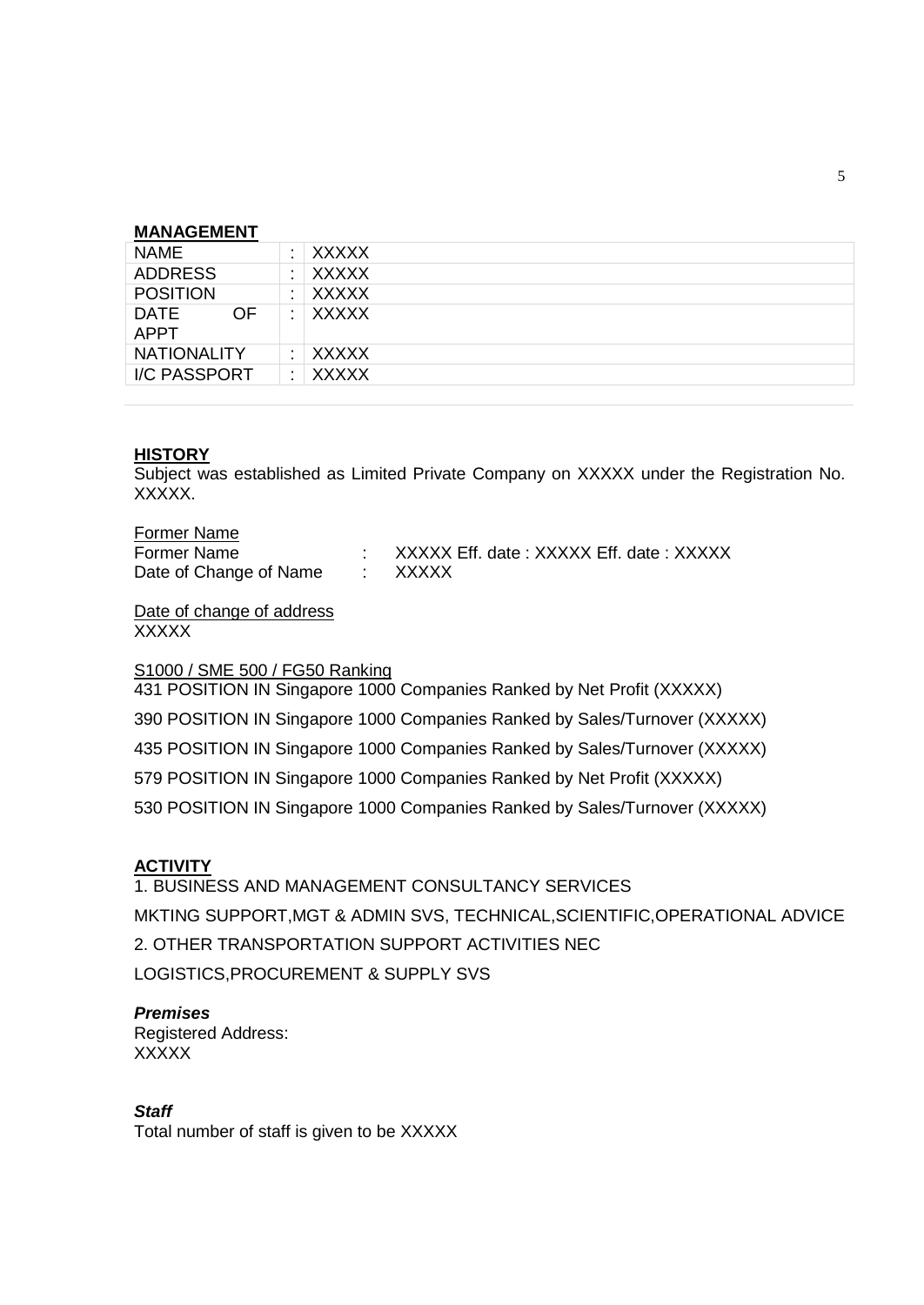Auditor: **XXXXX** 

## **AFFILIATION**

None reported

### **FINANCE**

Compliance Records:

| <b>COMPRETECT RECORDS.</b>   |  |                         |  |  |
|------------------------------|--|-------------------------|--|--|
| Date of Last AGM             |  | $\overline{06/11/xxxx}$ |  |  |
| Date of Last AR              |  | $: 21/11/x$ xxx         |  |  |
| Date of A/C Laid At Last AGM |  | 30/06/xxxx              |  |  |

Compliance rating for annual filing: Annual general meeting, annual return and accounts up-to-date

#### **Note:**

Provided by ACRA (Accounting and Corporate Regulatory Authority), the Compliance Rating for Annual Filing measures a company's compliance with the provisions under S175, S197 or S201 of the Companies Act, Cap. 50.

Applicable to all "Live" locally incorporated companies except for the Limited Partnerships, Limited Liability Partnerships, Business Entities, Foreign Companies and Public Accounting Firms, the rating provide information on whether a company is up-to-date with the holding of its Annual General Meeting (AGM) with up-to-date financial statements and filing of its Annual Return (AR).

Turnover : SGD - SIN 1,158,313,121.00 (FYXXXX) Net Worth : SGD - SIN 209,281,624.00 (FYXXXX)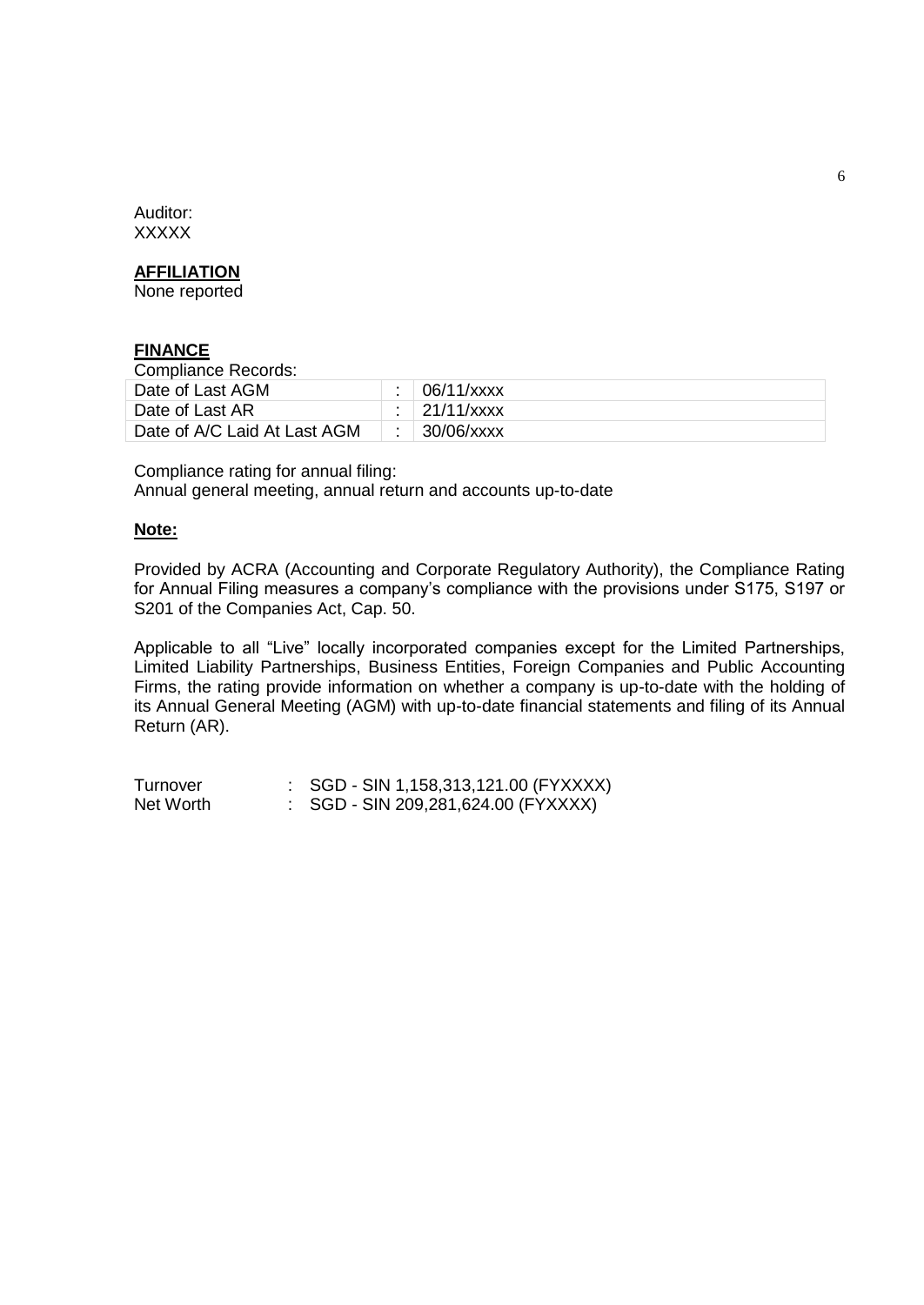# **FINANCIAL HIGHLIGHTS**

| <b>Financial</b><br><b>Figures</b>                         | Company          |                |                     |                  |                  |                  |
|------------------------------------------------------------|------------------|----------------|---------------------|------------------|------------------|------------------|
|                                                            | <b>JUN XXXX</b>  | $\%$<br>Change | <b>JUN XXXX</b>     | <b>JUN XXXX</b>  | <b>JUN XXXX</b>  | <b>JUN XXXX</b>  |
| <b>Currency</b>                                            | <b>SGD - SIN</b> |                | <b>SGD - SIN</b>    | <b>SGD - SIN</b> | <b>SGD - SIN</b> | <b>SGD - SIN</b> |
| <b>Profit and Loss</b><br><b>Key Figures</b>               |                  |                |                     |                  |                  |                  |
| Turnover                                                   | 1,158,313,121    | 24.27          | 932, 122, 325       | 660,229,165      | 446, 123, 787    | 212,360,067      |
| Profit/(Loss)<br><b>Before Tax</b>                         | 55,949,352       | $-36.35$       | 87,896,020          | 58,552,735       | 41,074,285       | 18,587,843       |
| <b>Profit After Tax</b><br>attributable<br>to Shareholders | 25,540,481       | $-65.34$       | 73,679,440          | 48,155,902       | 34,346,449       | 15,269,508       |
|                                                            |                  |                |                     |                  |                  |                  |
| <b>Balance Sheet</b><br><b>Key Figures</b>                 |                  |                |                     |                  |                  |                  |
| <b>Total Assets</b>                                        | 552,969,604      | 0.76           | 548,811,755         | 350,117,262      | 234,900,538      | 142,047,934      |
| <b>Current Assets</b>                                      | 475,208,804      | 2.00           | 465,876,984         | 338,723,954      | 223,189,554      | 134,539,557      |
| Non Current<br>Assets                                      | 77,760,800       | $-6.24$        | 82,934,771          | 11,393,308       | 11,710,984       | 7,508,377        |
|                                                            |                  |                |                     |                  |                  |                  |
| <b>Total Liabilities</b>                                   | 343,687,980      | $-4.75$        | 360,836,834         | 225,218,742      | 154,891,375      | 97,555,934       |
| <b>Current Liabilities</b>                                 | 338,934,155      |                | $-4.74$ 355,804,747 | 222,447,473      | 152,256,000      | 95,018,708       |
| Non Current<br>Liabilities                                 | 4,753,825        | $-5.53$        | 5,032,087           | 2,771,269        | 2,635,375        | 2,537,226        |
|                                                            |                  |                |                     |                  |                  |                  |
| Shareholders'<br><b>Funds</b>                              | 209,281,624      |                | 11.33 187,974,920   | 124,898,520      | 80,009,162       | 44,492,001       |
| <b>Share Capital</b>                                       | 4,279,198        | $-2.25$        | 4,377,800           | 4,783,923        | 4,987,550        | 4,859,393        |
| <b>Total Reserves</b>                                      | 205,002,426      | 11.66          | 183,597,120         | 120,114,597      | 75,021,612       | 39,632,608       |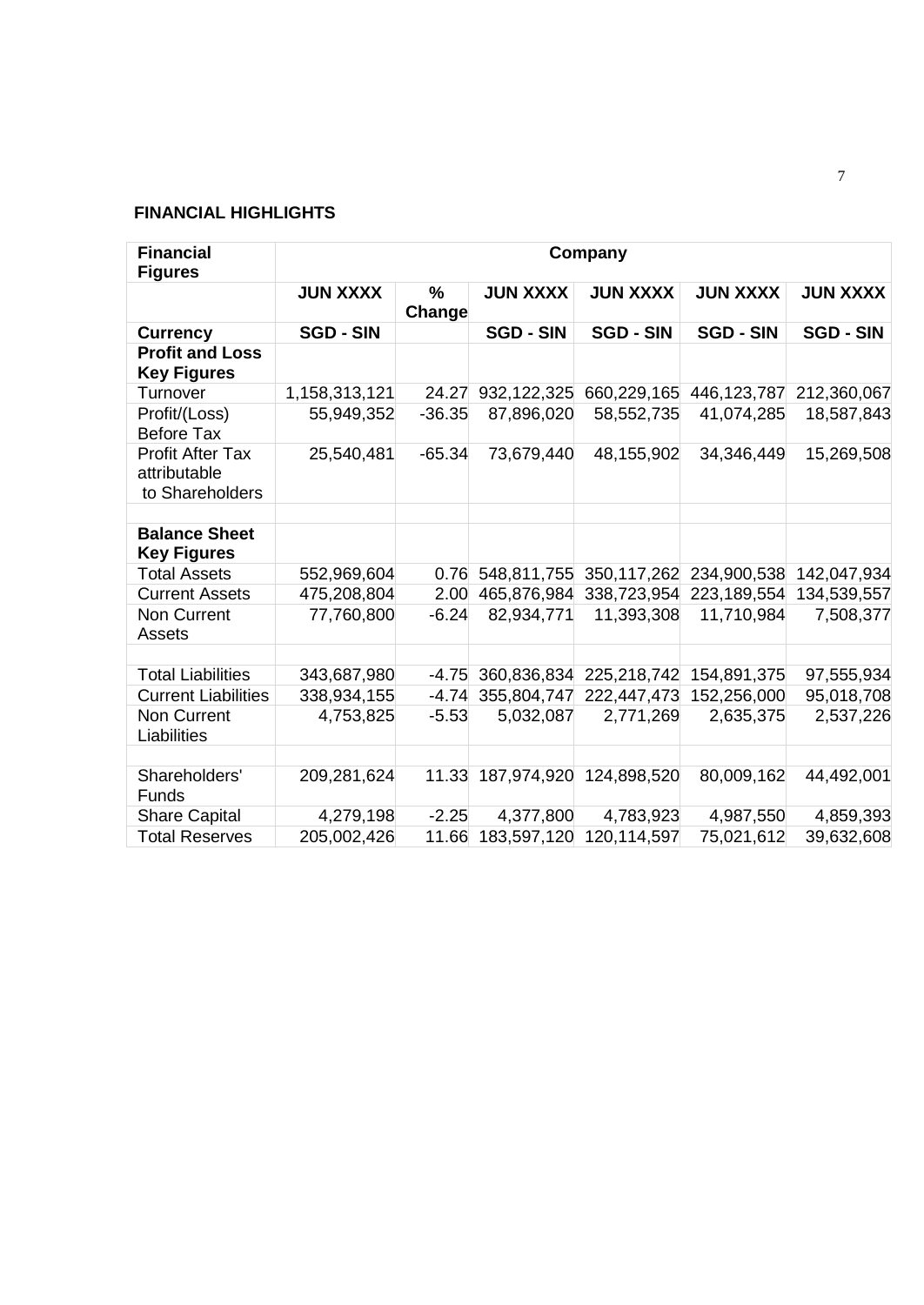#### FINANCIAL RATIOS

|                                               |       |       | Company |                                              |           |
|-----------------------------------------------|-------|-------|---------|----------------------------------------------|-----------|
|                                               |       |       |         | JUN XXXX JUN XXXX JUN XXXX JUN XXXX JUN XXXX |           |
| Growth %                                      |       |       |         |                                              |           |
| Year-on-Year Growth                           | 24.27 | 41.18 | 47.99   | 110.08                                       | <b>NA</b> |
| Profitability                                 |       |       |         |                                              |           |
| Profit Margin (%)                             | 2.20  | 7.90  | 7.29    | 7.70                                         | 7.19      |
| Return on Equity (%)                          | 12.20 | 39.20 | 38.56   | 42.93                                        | 34.32     |
| Return on Assets (%)                          | 4.62  | 13.43 | 13.75   | 14.62                                        | 10.75     |
| Leverage                                      |       |       |         |                                              |           |
| Total Debt/Equity (Times)                     | 1.64  | 1.92  | 1.80    | 1.94                                         | 2.19      |
| <b>Current Debt/Equity (Times)</b>            | 1.62  | 1.89  | 1.78    | 1.90                                         | 2.14      |
| Long Term Debt To Equity<br>(Times)           | 0.02  | 0.03  | 0.02    | 0.03                                         | 0.06      |
| <b>Total Asset To Total Equity</b><br>(Times) | 2.64  | 2.92  | 2.80    | 2.94                                         | 3.19      |
| <b>Asset Management</b>                       |       |       |         |                                              |           |
| <b>Total Assets Turnover (Times)</b>          | 2.09  | 1.70  | 1.89    | 1.90                                         | 1.49      |
| <b>Fixed Assets Turnover (Times)</b>          | 14.90 | 11.24 | 57.95   | 38.09                                        | 28.28     |
| Liquidity                                     |       |       |         |                                              |           |
| <b>Current Ratio (Times)</b>                  | 1.40  | 1.31  | 1.52    | 1.47                                         | 1.42      |

#### **FINANCIAL COMMENTARY**

#### **Compound Annual Growth Rate**

The company's CAGR is 52.82% (4 years).

CAGR is the year-over-year growth rate of a company over a specified period. Instead of looking at the average growth rate, CAGR allow users to look at the annualized growth rate of a company over a given period, a more indicative measure of growth of a company's performance over a given period.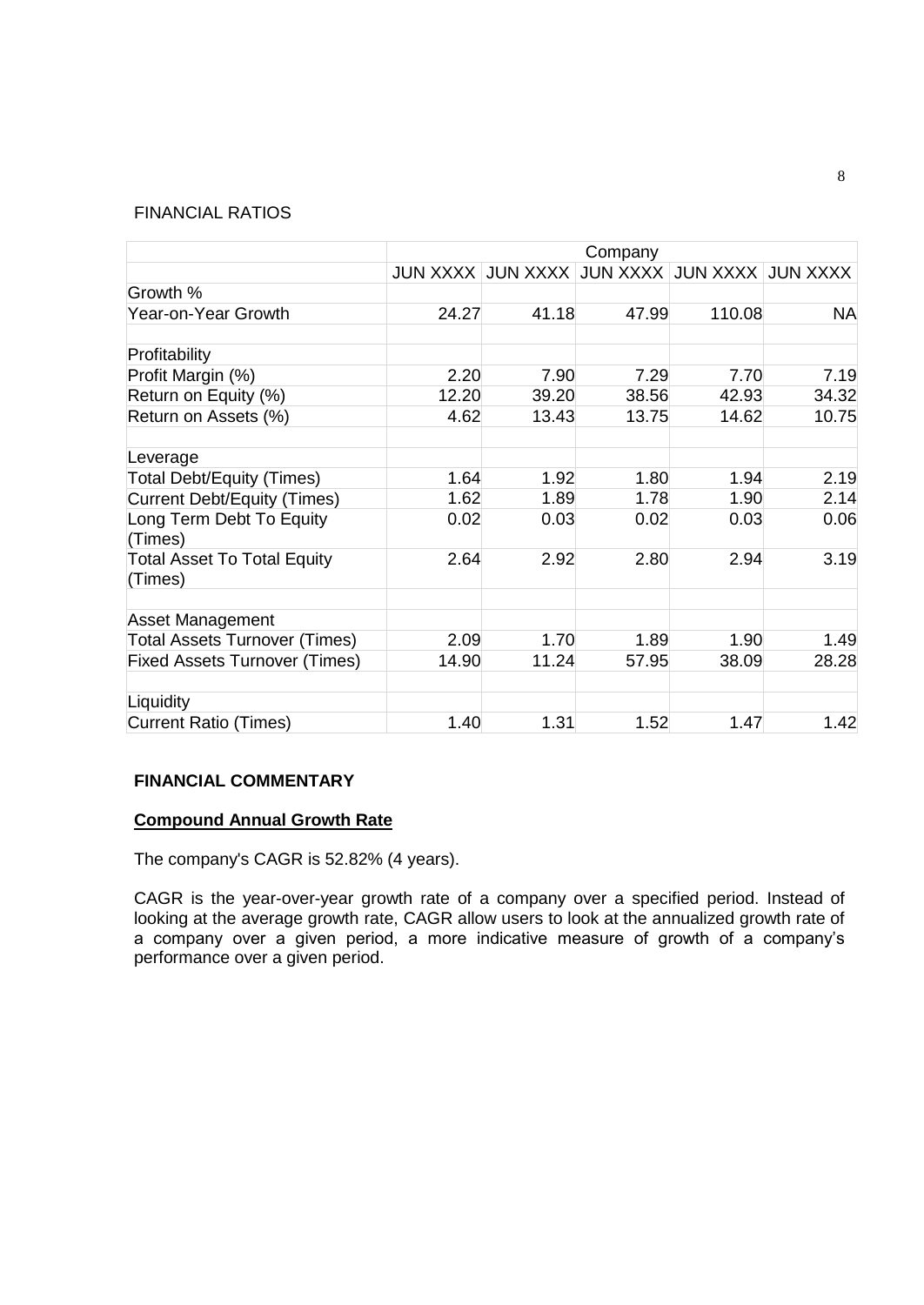

**Liquidity**



The company yielded a rate of net profit on sales of 2.20 per cent in FYXX (FYXX: 7.90 per cent). The company is now able to book in SGD - SIN 0.02 of profit for every SGD - SIN of sales in FYXX, as compared with SGD - SIN 0.08 a year ago.



Current ratio stood at 1.40 times in FYXX (FYXX: 1.31 times). This means that the company has SGD - SIN 1.40 of current assets for every SGD - SIN of current liability incurred.

A minimum figure of 1.0 would be considered the lowest limit that this figure should reach. Any business that has a current ratio near 1.0 may be heading for liquidity problems, and would need to be closely monitored. A figure greater than 2.0 would be more desirable, to act as a buffer against any short-term liquidity problems, and give creditors/bank managers a degree of comfort when granting credit/finance.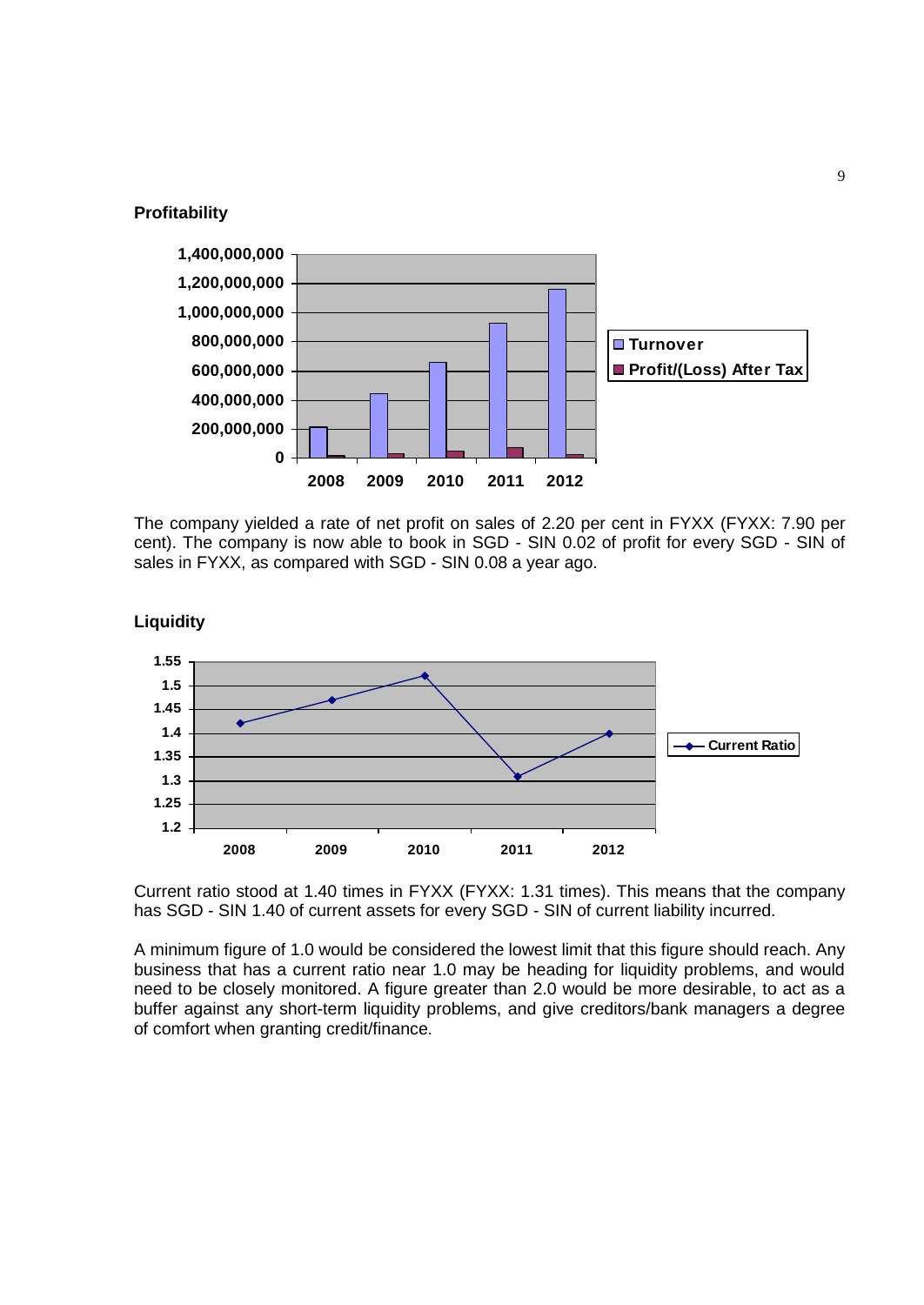#### **FINANCIAL COMMENTARY**

#### **Leverage**



Total debt-to-equity ratio notched 1.64 times in FYXX, as compared with 1.92 times in FYXX. This means that the company requires additional external financing of SGD - SIN 1.64 for every SGD - SIN injected into its operations.

Generally, a total debt-to-equity ratio of less than 0.5 times is preferred. The ratio measures the proportion of the company's reliance on external debt for financing, relative to the shareholder's fund. A lower ratio would imply a greater financial safety and operating freedom for the company.



#### **Efficiency Ratio**

Return on equity was 12.20 per cent for Subject in the current financial period, as compared to 39.20 per cent a year ago. The return on equity measures the return earned on the owner's investment. Generally, the higher this return, the better off the owner.

Return on assets stood at 4.62 per cent (FYXX: 13.43 per cent). The return on asset measures the overall effectiveness of management in generating profit with its available assets.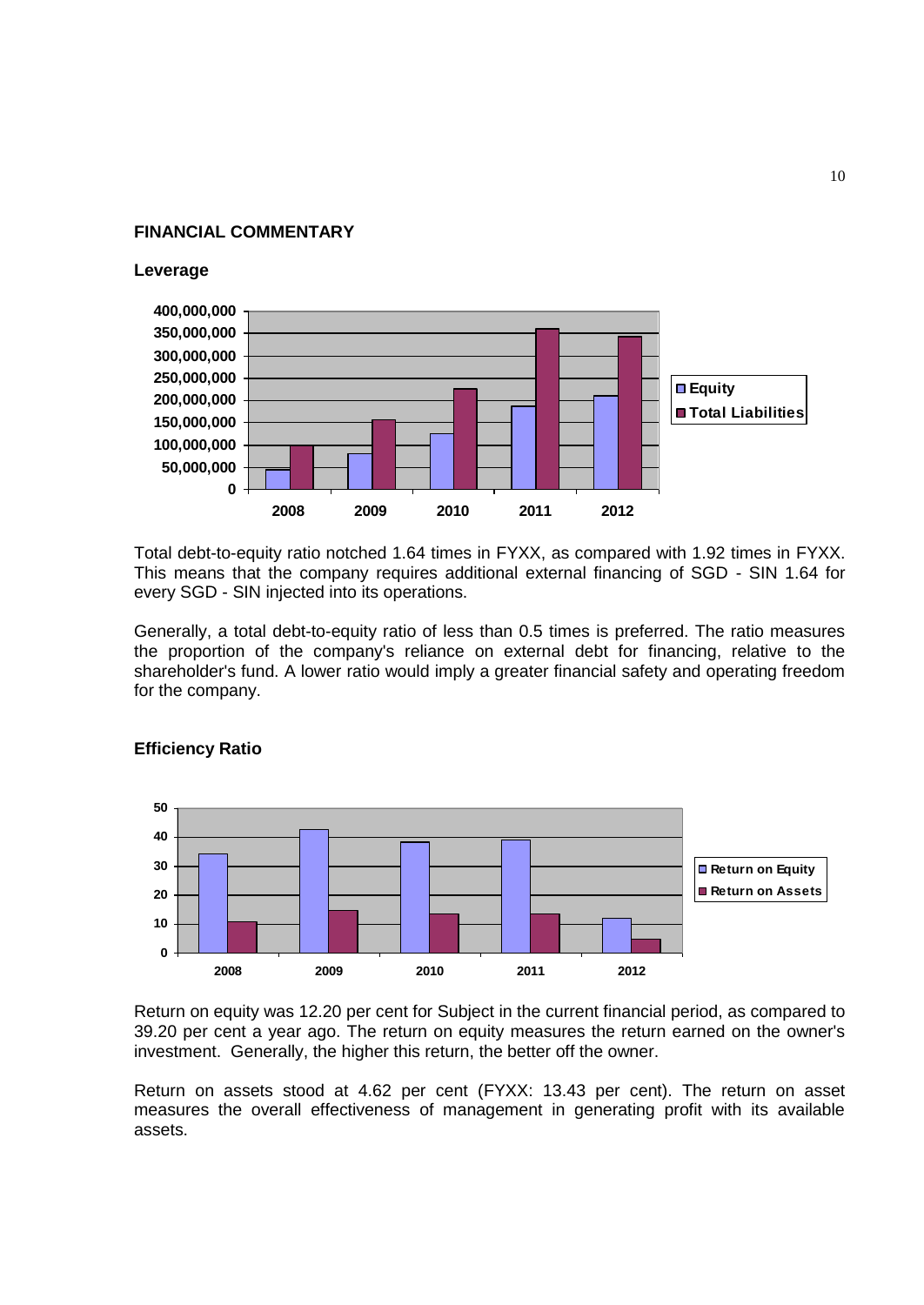Total assets turnover ratio logged at 2.09 times in FYXX (FYXX: 1.70 times). This ratio measures the company's ability to make productive use of its total assets to generate sales which reflects the efficiency of the management in utilising its resources.

## **CHARGES**

Subject enjoys a normal banking routine with its bankers. To date, there are no bank charges registered against Subject by its bankers.

#### **BANKER**

None reported

#### **PAYMENT**

None reported

## **LITIGATION**

To date, there have been 1 litigation suit filed against Subject.

|                                                    | <b>Current Year</b><br>On/After 01 Jan<br>2013 | <b>Past Years</b><br>Bef 01 Jan 2013 |  |  |  |
|----------------------------------------------------|------------------------------------------------|--------------------------------------|--|--|--|
| Court (Claim under normal circumstances)           |                                                |                                      |  |  |  |
| Magistrate $(<$ \$80,000)                          | O                                              | 0                                    |  |  |  |
| District (\$80,000 - \$250,000)                    |                                                |                                      |  |  |  |
| High (>\$250,000)                                  | 0                                              |                                      |  |  |  |
| <b>Winding Up Trace</b>                            |                                                | No                                   |  |  |  |
| In litigation/Dissolved/Struck Off/In receivership | No                                             |                                      |  |  |  |

The details are as follows: